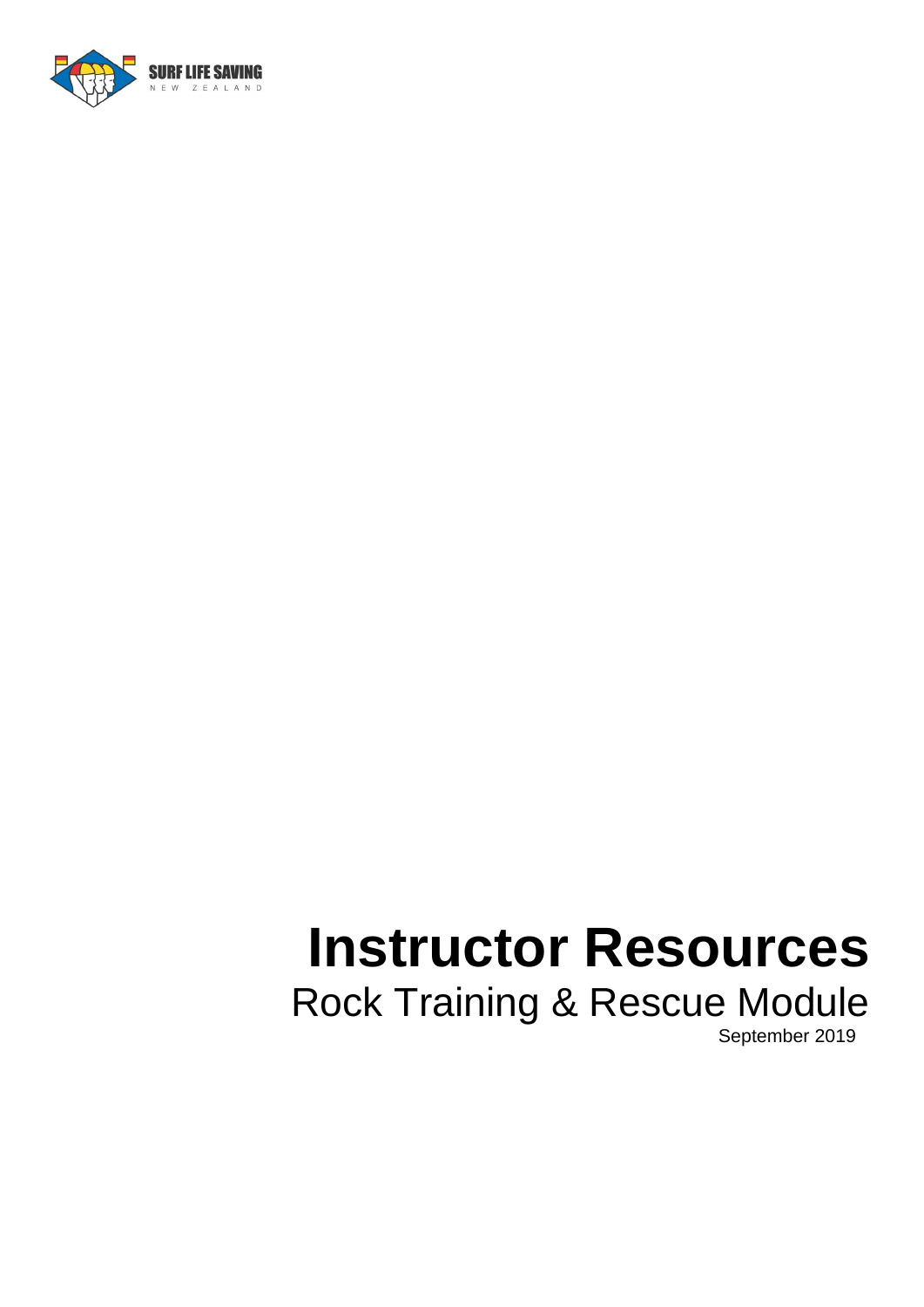

## **Contents**

| 3  |
|----|
| 4  |
| 5  |
|    |
| 6  |
| 8  |
| 8  |
|    |
| 10 |
| 11 |
|    |
|    |
|    |
|    |
| 21 |
|    |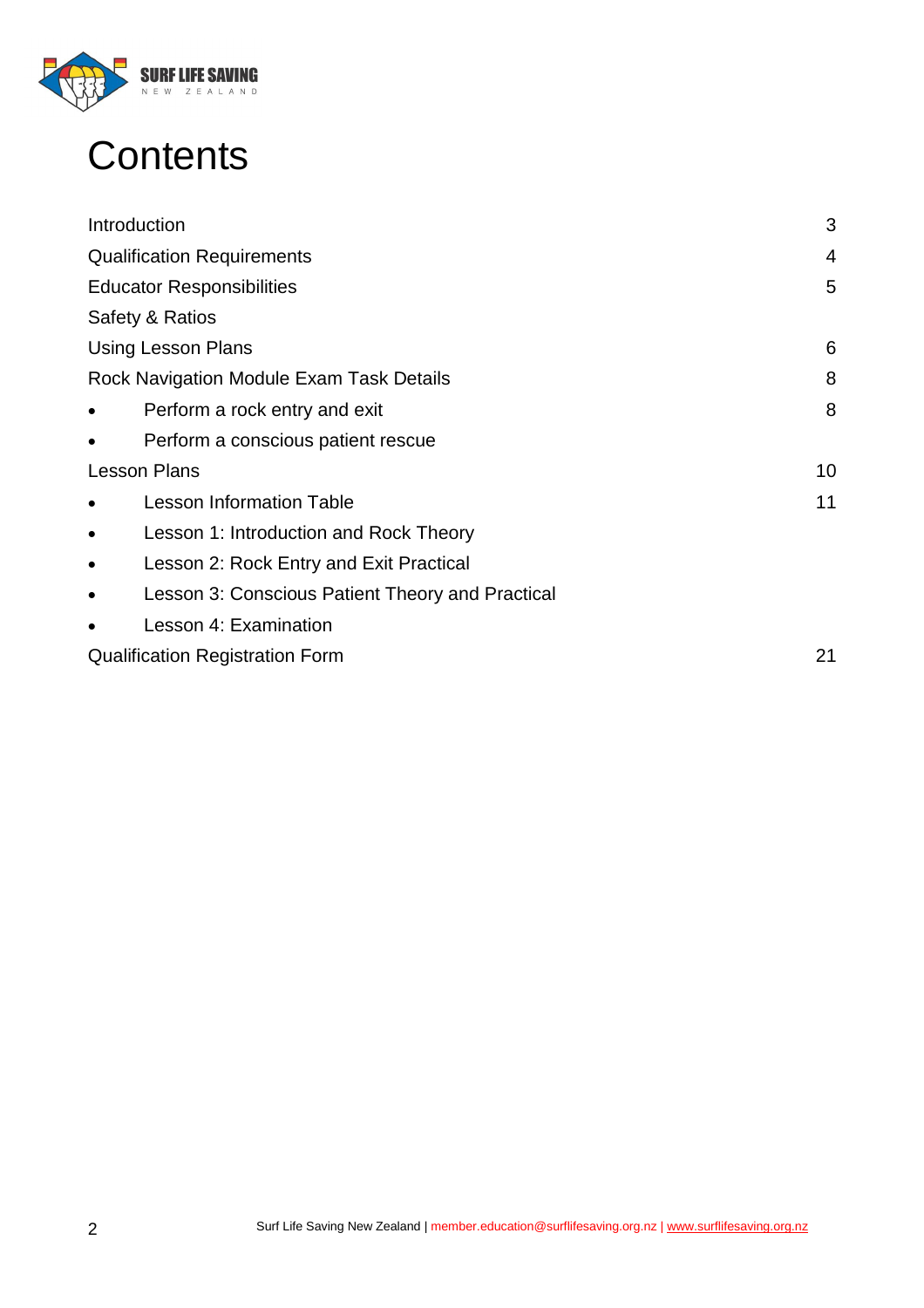

## Introduction

These resources have been designed for Instructors to use when educating lifeguards how to navigate, swim, enter and exit rocks safely. Candidates may wish to get recognition for completion of the Rock Training & Rescue Module, this can be accomplished by having a qualified SLSNZ Rock Instructor view candidates successfully complete the Rock required exam tasks.

The following resources have been created for Instructors to use:

- Exam task details (in this document)
- Lesson plans
- Theory power point slides
- Risk Assessment Document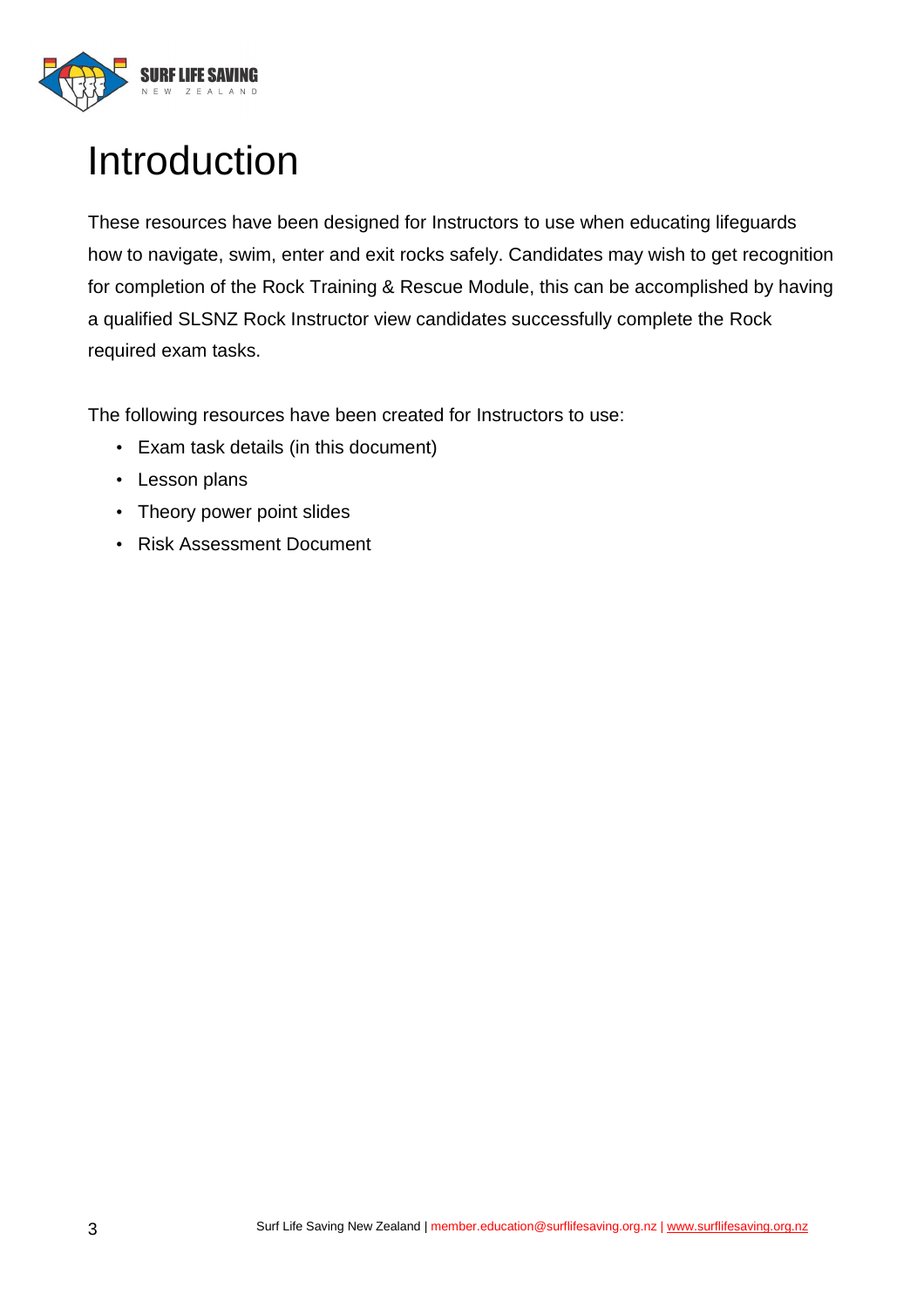

### Qualification Requirements

#### **Rock Training & Rescue Module (RTM)**

| Minimum Age: | 14 years                                                      |
|--------------|---------------------------------------------------------------|
|              | <b>Pre-Requisite Awards:</b> Surf Lifeguard Award (refreshed) |
|              | Must be a current member of a Surf Life Saving Club           |

#### **Exam Components:**

Candidate(s) must be endorsed by their qualified SLSNZ Rock Instructor prior to attempting the exam tasks.

#### **Practical Test**

Practical

- 1. Identify suitable entry and exit points
- 2. Successfully, safely and confidently perform a rock entry and exit
- 3. If caught off guard by the swell, take action to maintain their safety
- 4. Perform a conscious patient rock rescue

The RTM is made up of the following Unit:

1. Perform a Rock entry, exit and rescue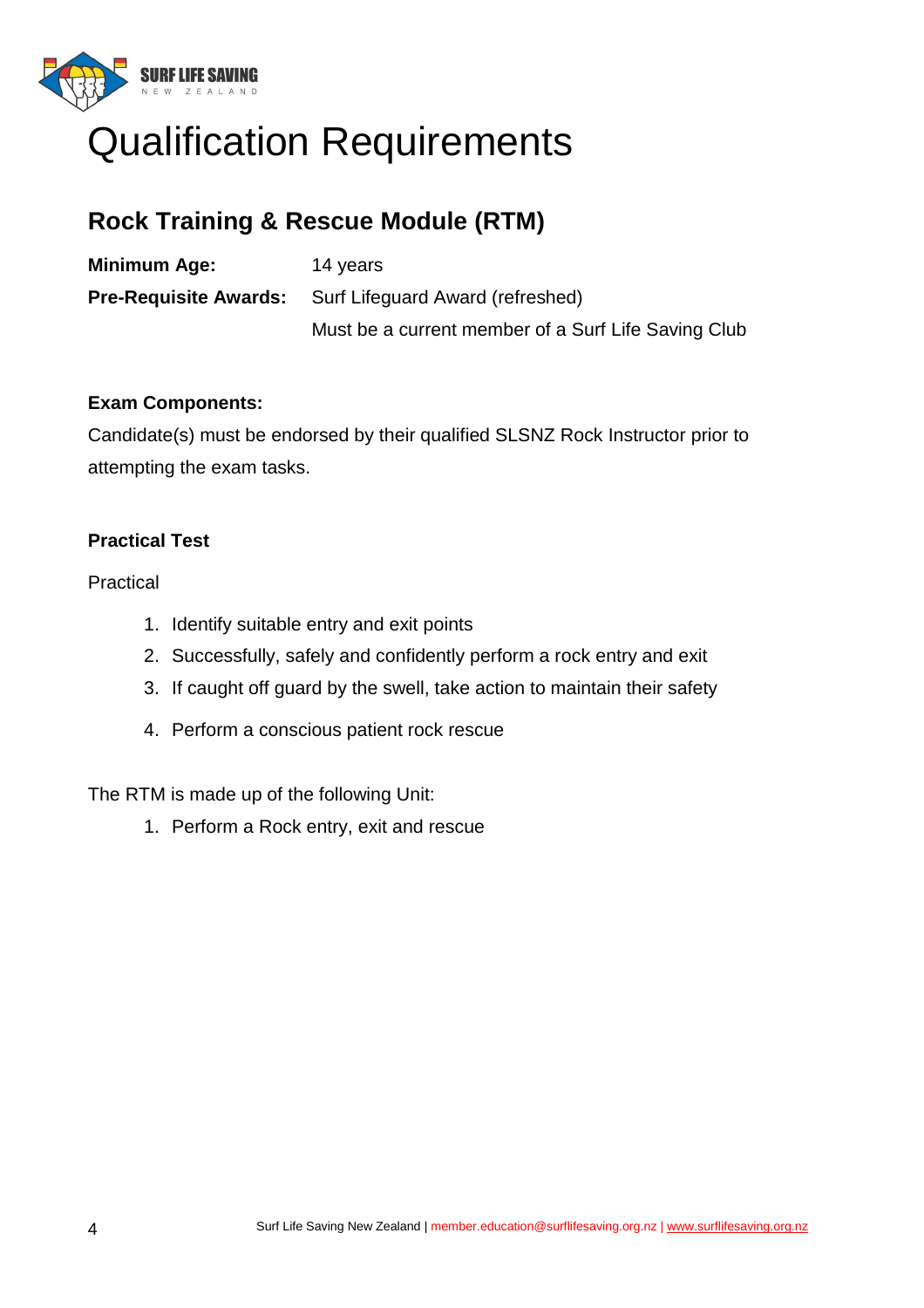

## Rock Training & Rescue Module

The following is an overview of the delivery and instruction of this module.

| <b>Rock Training &amp; Rescue Module</b> |                                                                                                                                                                            |  |  |
|------------------------------------------|----------------------------------------------------------------------------------------------------------------------------------------------------------------------------|--|--|
| Module purpose                           | Training lifeguards in rock activities and operations. This module gives surf<br>lifeguards the knowledge and skill required to perform rock entries, exits and<br>rescues |  |  |
| Delivery model                           | Half day session, 3 hrs (this is a minimum time guide, more time may be<br>required depending on candidate skill level)                                                    |  |  |
| Assessment                               | Practical examination conducted by qualified SLSNZ Rock Instructor                                                                                                         |  |  |
|                                          | Rock Training & Rescue PowerPoint (suggest modification of some<br>$\bullet$<br>images to better reflect the clubs beach and rocks)                                        |  |  |
| References                               | Rock Training & Rescue Module Risk Assessment<br>٠                                                                                                                         |  |  |
|                                          | Rock Training & Rescue Instructors Resource                                                                                                                                |  |  |
|                                          | Upon completion of the module, candidates will be able to:                                                                                                                 |  |  |
|                                          | Theory (verbal conversation)<br>List the necessary equipment required for rock swimming                                                                                    |  |  |
|                                          | Discuss safety considerations that should be made during rock<br>$\bullet$<br>activities                                                                                   |  |  |
| <b>Candidate Learning</b>                | Explain the key technical points of performing successful rock entries<br>and exits.                                                                                       |  |  |
| <b>Outcomes</b>                          | Practical                                                                                                                                                                  |  |  |
|                                          | Identify suitable entry and exit points                                                                                                                                    |  |  |
|                                          | Successfully, safely and confidently perform a rock entry and exit<br>٠                                                                                                    |  |  |
|                                          | If caught off guard by the swell, take action to maintain their safety<br>٠                                                                                                |  |  |
|                                          | Perform a conscious patient rock rescue                                                                                                                                    |  |  |
|                                          | 1. Instructor(s) complete Risk assessment identification                                                                                                                   |  |  |
|                                          | 2. Classroom/theory session where candidates are instructed on how<br>to perform rock the skills with the aid of the power point                                           |  |  |
|                                          | 3. Familiarisation with equipment to be used in rock swimming                                                                                                              |  |  |
| Suggested teaching<br>sequence           | 4. Familiarisation with the location to be used from land, identifying key<br>geographical points and hazards                                                              |  |  |
|                                          | 5. Verbally quiz candidates individually about the key points of rock<br>work                                                                                              |  |  |
|                                          | 6. Practice run(s) of in water rock entry and exit for all candidates                                                                                                      |  |  |
|                                          | 7. Each candidate is then assessed on how they complete a rock entry<br>and exit                                                                                           |  |  |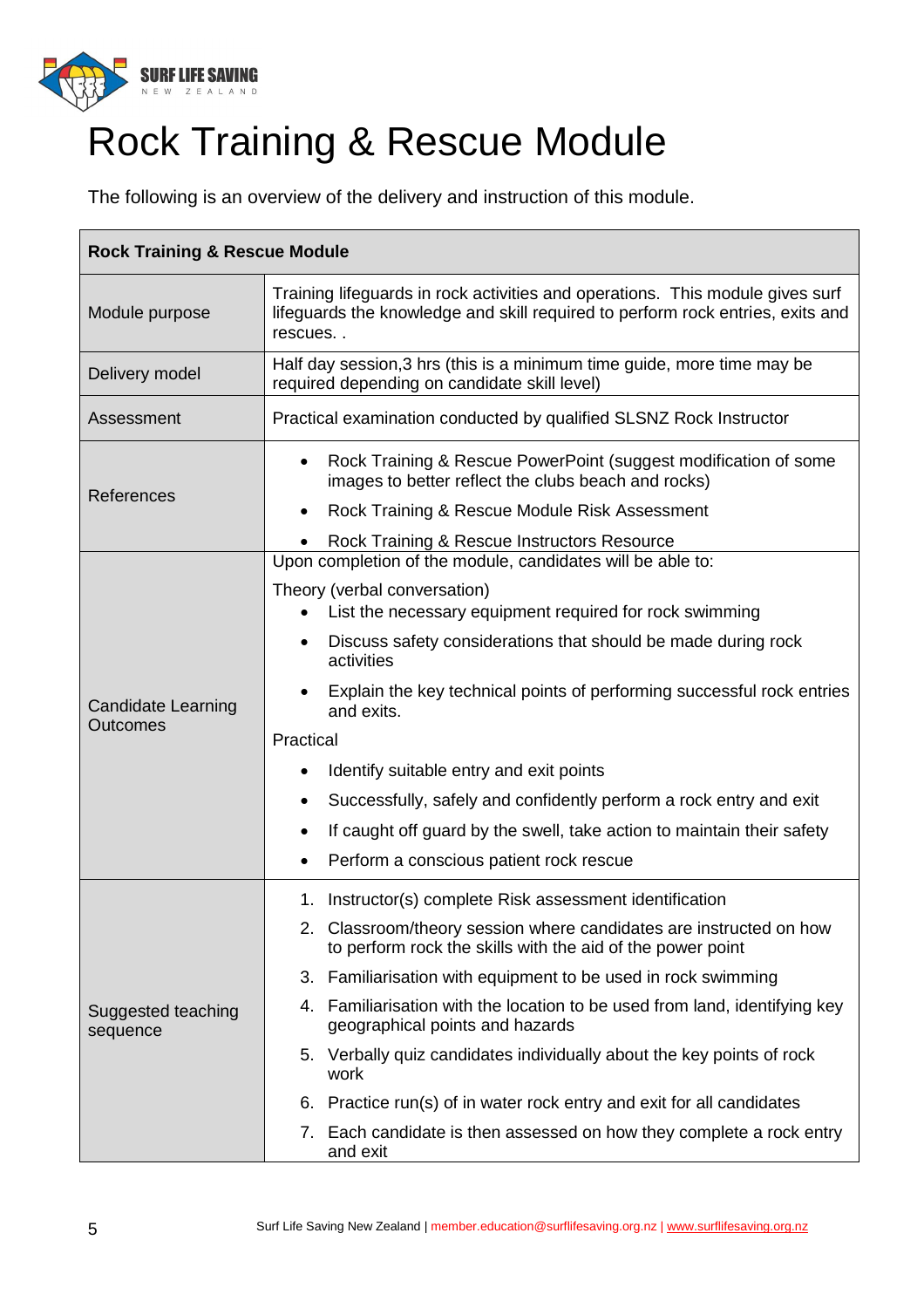

## Educator Responsibilities

Rocks are a hazard which when combined with unfavorable surf and other environmental factors, and depending on the varying capabilities of those involved, may cause serious harm or even loss of life to those engaged in rock activities.

SLSNZ recognises the need for selected members to familiarise themselves with rock rescue operations, which may include exposure to the risk of personal physical harm, in order to prevent loss of life to others, as part of their lifeguards duties.

Therefore careful consideration is required to correctly assess the multiple risks associated with rock activities, and apply control measures to minimise the potential of harm to members.

Rock activities must not be considered a compulsory requirement of every lifeguards training. Only those clubs with rocks in close proximity to, and that are regularly required to perform rock rescues, should consider offering rock familiarisation and or rescue training, as an extension of an existing refreshed life guard award. Clubs must take care to prevent unnecessarily exposing members to the risks associated with rock activities.

Those leading and managing rock activities must have the following pre-requisites;

- a) Min 18 years of age
- b) Current SLSNZ membership
- c) Surf Lifeguard Award (refreshed)
- d) Minimum 3 years active patrol experience, including relevant rock activity experience
- e) Demonstrated competency of local beach, local drifts/currents/swells and rock conditions
- f) Surf Lifeguard Instructors Award and or IRB Instructors Award
- g) Have attended the Rock Training and Rescue Instructors Course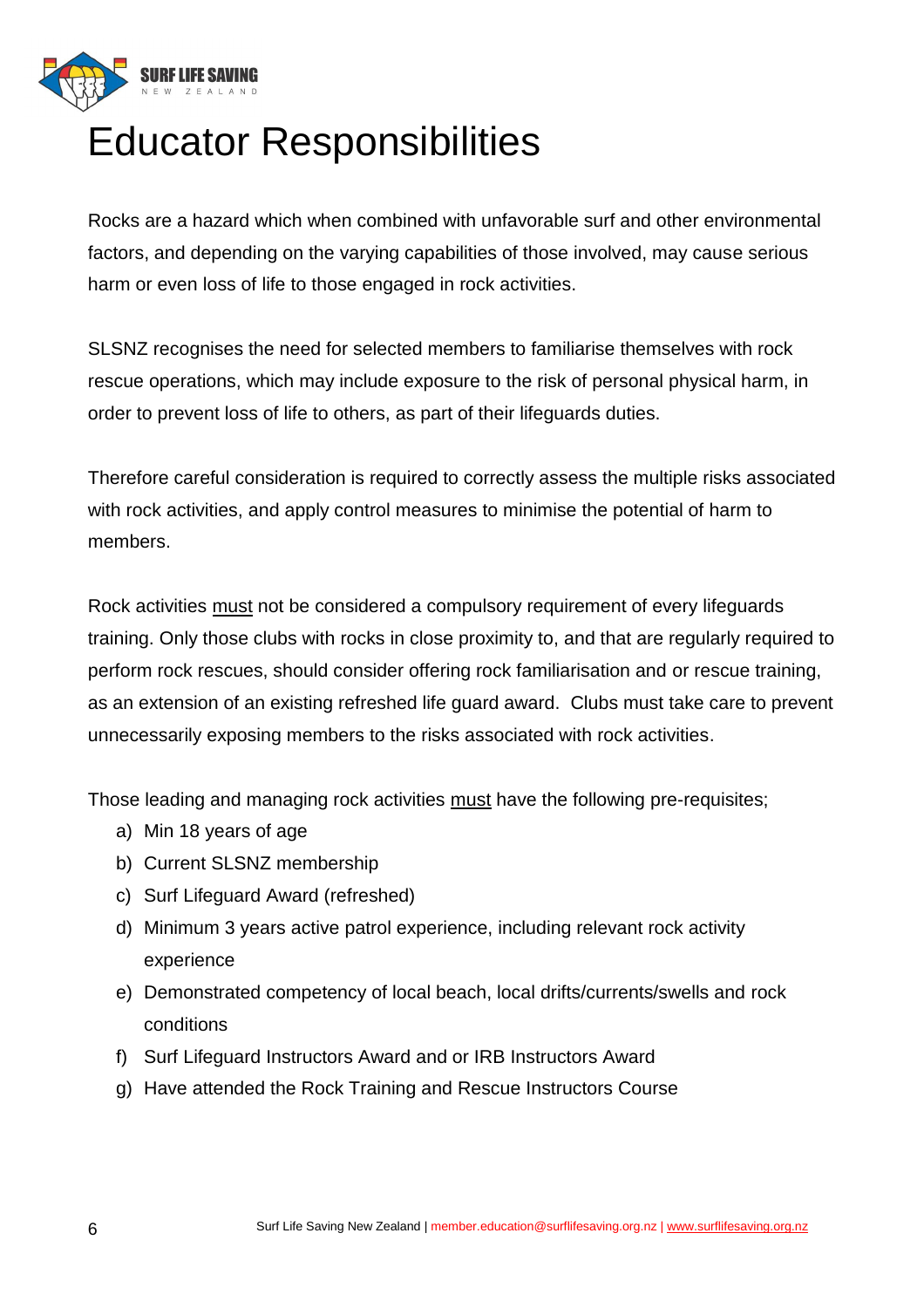

Additionally, those leading managing and instructing rock activities must have a SLSNZ **Rock Instructors Award**.

Rock Instructor Awards may be conferred by SLSNZ to individuals that have successfully demonstrated their competency to the standards required by SLSNZ in one of the following manners;

- 1. Attendance at an approved SLSNZ Rock Instructors Course, or
- 2. Applied to SLSNZ for, and received recognition of prior learning (RPL) or
- 3. Demonstrated their competency during an onsite club rock activity assessment, which must be assessed by an approved SLSNZ Rock Instructor Assessor

Assessors may be appointed from time to time by SLSNZ, having previously demonstrated their competency as Rock Instructors. SLSNZ reserves the right to revoke a Rock Instructor and or Rock Instructor Assessor award, if in the view of SLSNZ alone, the Awardee's competency SLSNZ reserves the right to rescind any Rock Instructor and or Rock Assessor, if at the sole discretion of SLSNZ, the Awardee's competency falls below the standards that could be reasonably expected of the awardee.

All educators are responsible for training new candidates to a level that not only prepares them for the examination but also to be able to perform rock rescues in an emergency situation.

To enable educators to have the tools necessary to accomplish this SLSNZ has created lesson plans that cover all knowledge and skills needed.

It is not mandatory to use the lesson plans, however, either way the following must be completed by instructors for each candidate:

- Assisting the candidate to complete all of the tasks that are conducted during the examination (Task completion).
- Risk assessment prior to undertaking any Rock training or swimming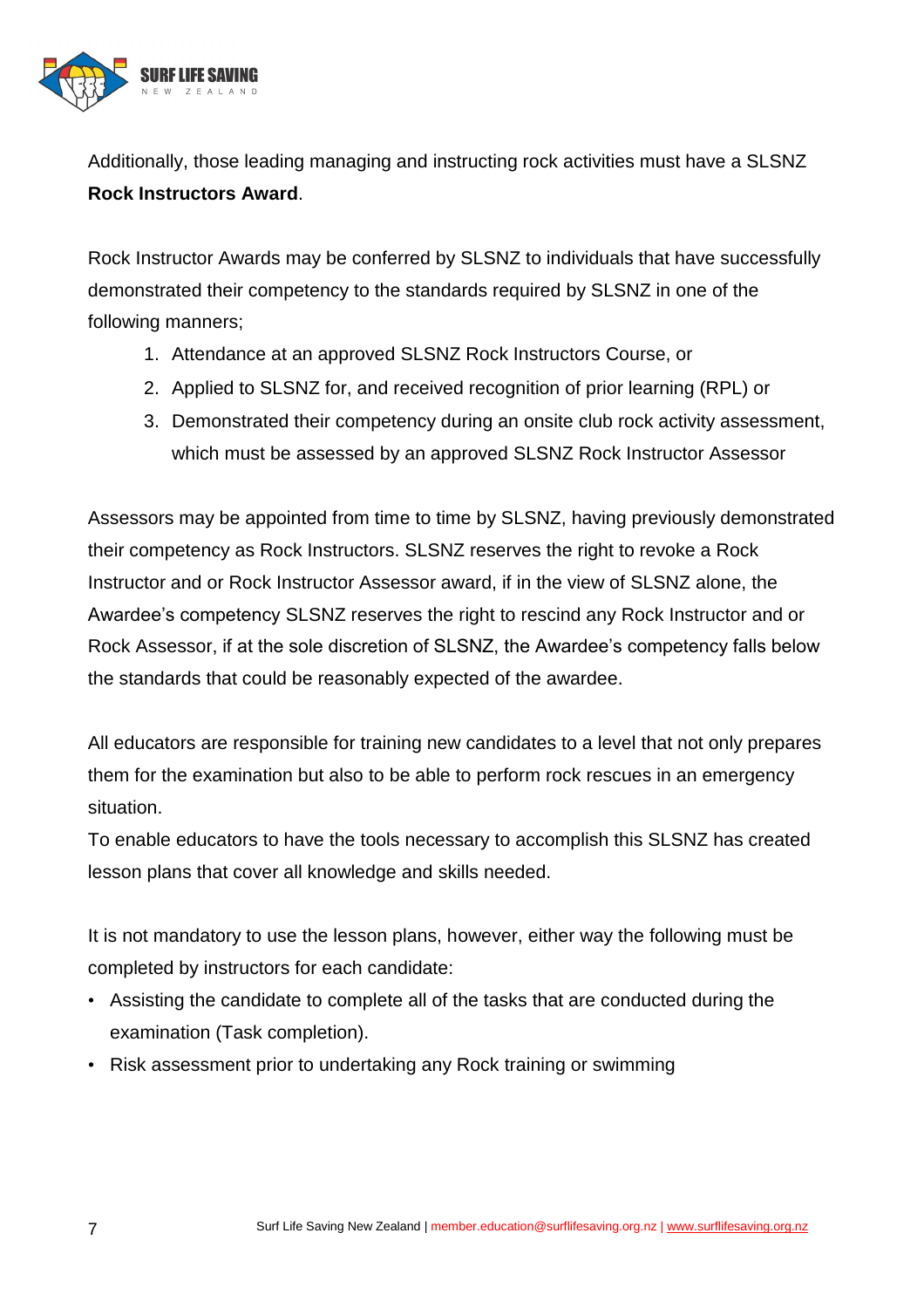

## Safety and Ratios

Ratios may differ depending on the environmental conditions, the competency of participants and instructors, and the number and competency of support craft and their operators.

- The minimum in-water ratio is 1:5, rock instructor to participant where moderate risk magnitude scores prevail.
- Where higher risk magnitude scores prevail, lower ratios must be considered and applied unless alternative control measures are implemented.

At least one **support/rescue craft** is required at all times in close proximity, i.e. within sight and hearing of participants. The rescue craft must be positioned and be able to immediately respond to of one or more rock participants if required.

Depending on the outcome of the risk assessment, potential rescue craft may include rescue boards, IRBs and RWCs. The quantity and type of rescue craft will vary depending on the risk assessment and the control measures required to reduce the risk/s to acceptable levels. SLSNZ recommends that at least one IRB is readily available in support of any rock activity.

One on shore club member must be notified of the number of lifeguards participating in rock training, and this group's expected return time.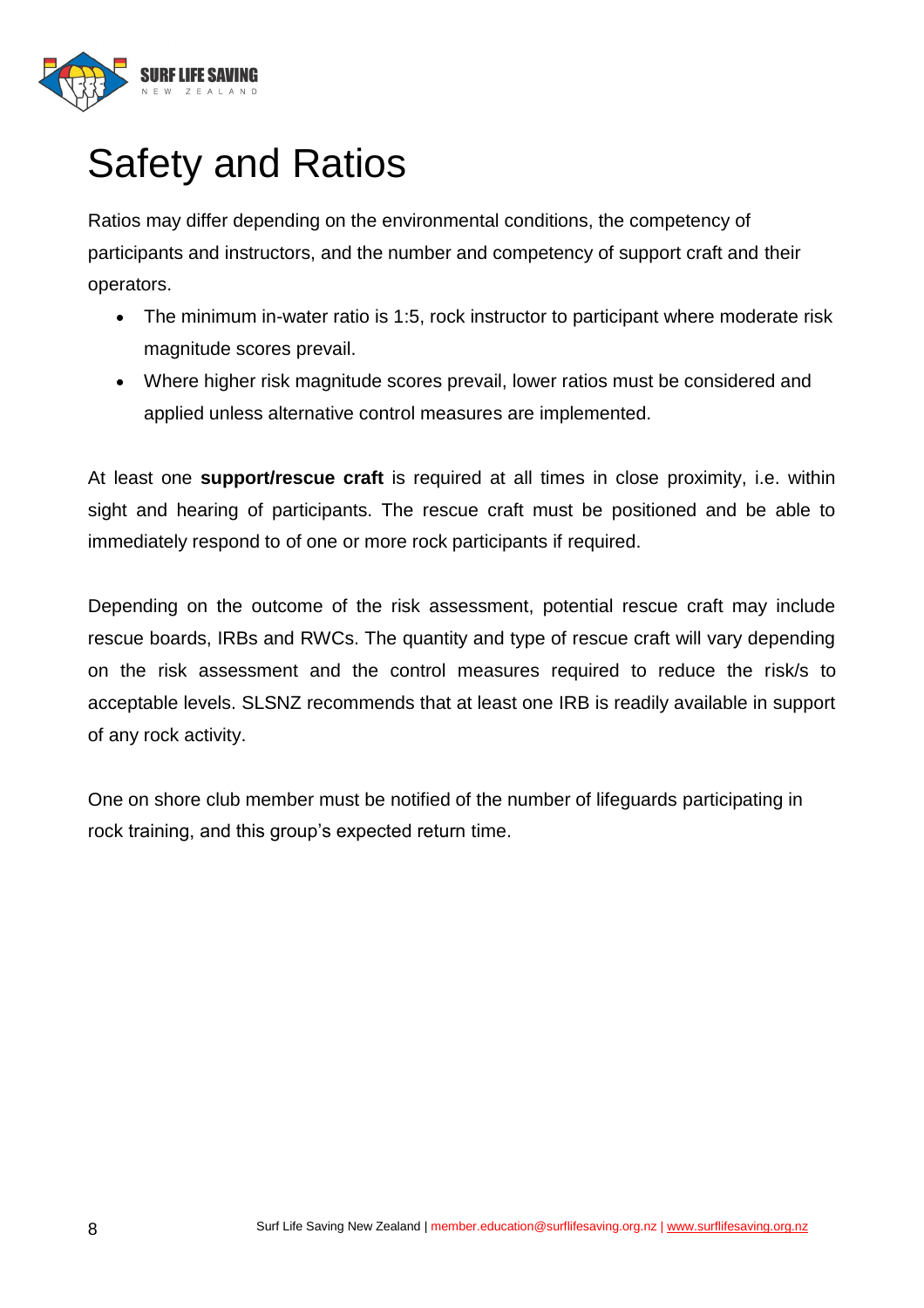

### Using Lesson Plans

Instruction for the Rock Module has been broken down into four lessons. Below is some basic information regarding the various parts of the lesson plan.

|                                                                                                   | SURF LIFE SAVING                                                                                                                                                                                                                                                                                                                                                   | Surf Lifeguard Award Lesson 3         | Lesson plan number                                                                      |
|---------------------------------------------------------------------------------------------------|--------------------------------------------------------------------------------------------------------------------------------------------------------------------------------------------------------------------------------------------------------------------------------------------------------------------------------------------------------------------|---------------------------------------|-----------------------------------------------------------------------------------------|
| <b>Lesson Plan</b><br><b>Manual Sections</b><br><b>Key Resources:</b>                             | Cardio Pulmonary Resuscitation (CPR) Version 1 PowerPoint<br>Emergency Care, Cardio Pulmonary Resuscitation (CPR), First Aid<br>At the conclusion of this module candidates will be able to:<br>1. Provide Resuscitation (includes CPR and choking)                                                                                                                |                                       | Lesson plan title and version.                                                          |
| ° Whiteboard and pens                                                                             | ° Well lit, clean and well ventilated working environment<br><sup>o</sup> Table and chairs - enough for each participant<br>° CPR Manikins - ensure they are clean and properly maintained<br>° Manikin Face Shields/ Masks (alcohol swabs can be used in masks unavailable)                                                                                       |                                       |                                                                                         |
| <sup>o</sup> Paper and pens/pencils<br><sup>o</sup> A positive attitude!<br>° Candidate workbooks | ° SLSNZ Surf Lifeguard Manuals - one for each participant<br>° Laptop and Projector + Power point presentations<br><sup>o</sup> Access to local beach (additional skills)                                                                                                                                                                                          |                                       | Key resources to acquire prior<br>to the lesson                                         |
|                                                                                                   | Key tasks before each module:<br>° Set up room or other venue appropriately<br>° Ensure all resources are set out and available to each participant<br><sup>o</sup> Introductions (if required)<br>° Discuss plan and aims/objectives for the session<br>° Work through reinforcement activities from previous session<br>° Conduct session - include skills/tasks |                                       | These should be completed<br>before beginning the lesson                                |
| <b>Duration Activity</b>                                                                          | ° Discuss plans for next session                                                                                                                                                                                                                                                                                                                                   | <b>Additional</b><br><b>Resources</b> | This line includes the estimated<br>duration of each activity, details                  |
| 1 min<br>1 min                                                                                    | Slide #1: Title page - resuscitation<br>Slide #2: By the end of this module candidates will be<br>able to:<br>· Provide resuscitation<br>Aut CDD                                                                                                                                                                                                                   |                                       | about the activity and has any<br>specific resources needed to<br>complete the activity |

| 围 |                                                                                                             |                                                                    |                   |  |
|---|-------------------------------------------------------------------------------------------------------------|--------------------------------------------------------------------|-------------------|--|
|   | <b>Reinforcement Activities - Physical Environment</b>                                                      |                                                                    |                   |  |
|   | <sup>o</sup> Ensure all correct equipment and resources (if necessary) are available to each<br>participant |                                                                    |                   |  |
|   |                                                                                                             | ° Discuss plan and aims/objectives for the session                 |                   |  |
|   |                                                                                                             | ° Conduct session - Can be done before or after main lesson        |                   |  |
|   |                                                                                                             | <sup>o</sup> Discuss future sessions/set goals                     |                   |  |
|   | <b>Duration Activity</b>                                                                                    |                                                                    | <b>Additional</b> |  |
|   |                                                                                                             |                                                                    | <b>Resources</b>  |  |
|   | 10 min                                                                                                      | 10 question quiz                                                   |                   |  |
|   |                                                                                                             | Candidates work in groups or as individuals                        |                   |  |
|   |                                                                                                             | 1. How are waves formed?                                           |                   |  |
|   |                                                                                                             | o Storms and windy conditions                                      |                   |  |
|   |                                                                                                             | 2. What causes tide changes?                                       |                   |  |
|   |                                                                                                             | o Moon and sun tidal force (associated with<br>gravitational pull) |                   |  |
|   |                                                                                                             | 3. Why do rips occur?                                              |                   |  |
|   |                                                                                                             | o Wave interaction with the environment                            |                   |  |

Some lessons contain reinforcement activities that link to the previous lesson.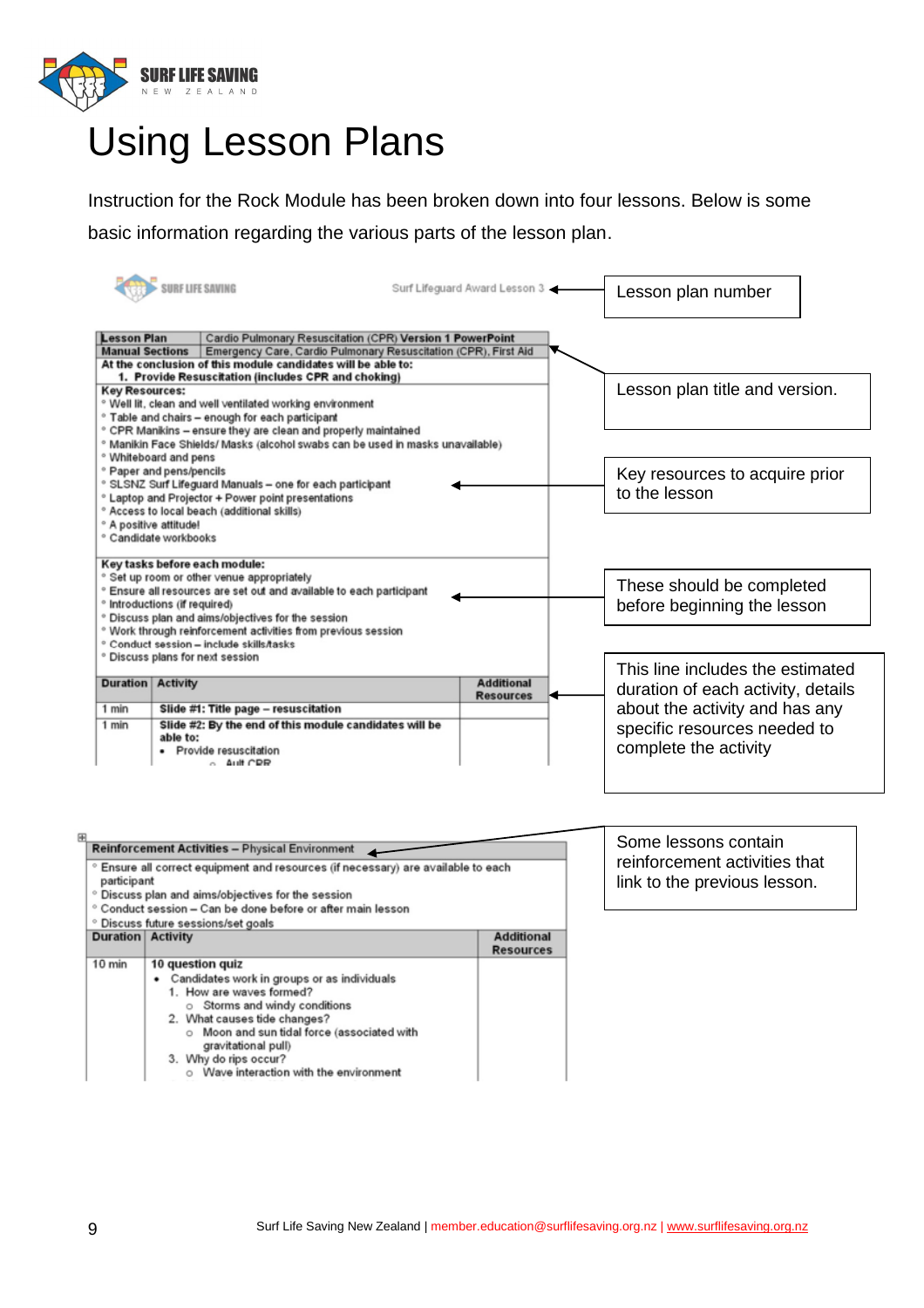

A breakdown of each lesson and its make up has been included before the lesson plans on the Lesson Information Table (pg 11). The Lesson Information Table includes main lesson contents, learning outcomes and reinforcement activities.

As the instructor it is your choice as to how lessons are split up, you may decide that breaking one lesson into three separate days of instruction works best for you and the candidates.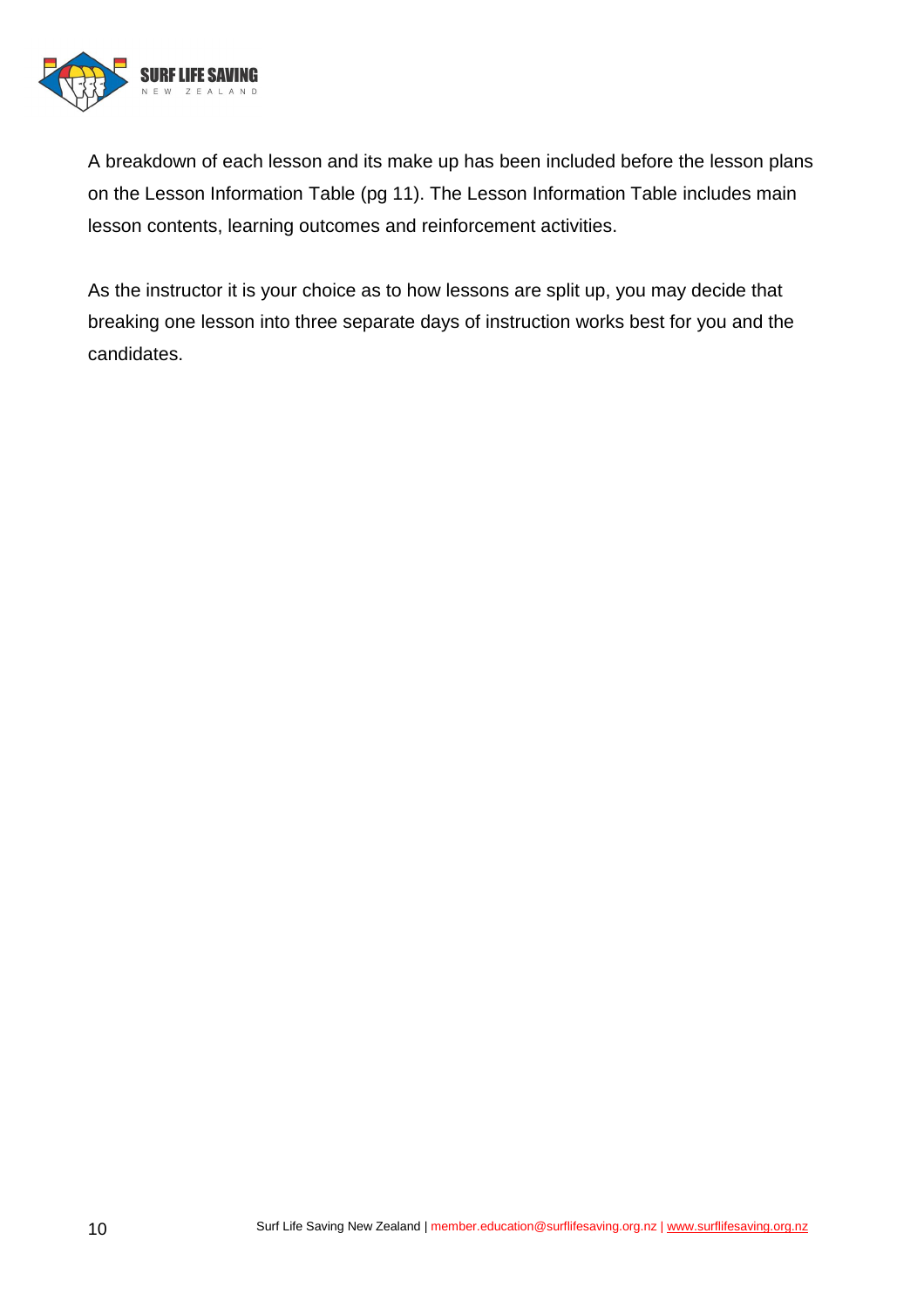

## Rock Training & Rescue Exam Task Details

This section explains in detail how each exam task will be assessed. Each task within the exam will be marked in a way set out by SLSNZ. It is essential to teach all candidates:

- The components of each assessment task
- The criteria that they will be marked against

**It is essential that when you take your candidates through the tasks that it is done so in the same way as it will during the exam.**

### Perform a rock entry

#### General

During the course of the rock entry use the checklist to ensure nothing has been missed.

#### Check List

| Candidate verbally lists all the necessary equipment required for rock swimming and<br>or rescues.    |
|-------------------------------------------------------------------------------------------------------|
| Candidate verbally identity's safety considerations when performing a rock entry                      |
| Candidate verbally identity's safety considerations when performing a rock exit                       |
| Candidate sets up for an entry onto the rocks observing the swell and identifies entry<br>point       |
| Candidate uses the swell/wave appropriately to establish themselves onto the rock                     |
| Little or no delay in shown from first contact with the rock and to a safe position onto<br>dry rocks |
| Once water has gone, candidate moves out of the wave zone onto dry rocks                              |

**Note**: Any group of candidates that misses more than 2 steps must re-test this from the beginning.

#### Optional Questions

- o Clarify candidates abort plan
- o Query why they chose specific point of entry (clarifying candidates understanding of surf conditions)

#### Pass / Re-Test

Record Pass / Re-test on the candidate's Examination Beach Card.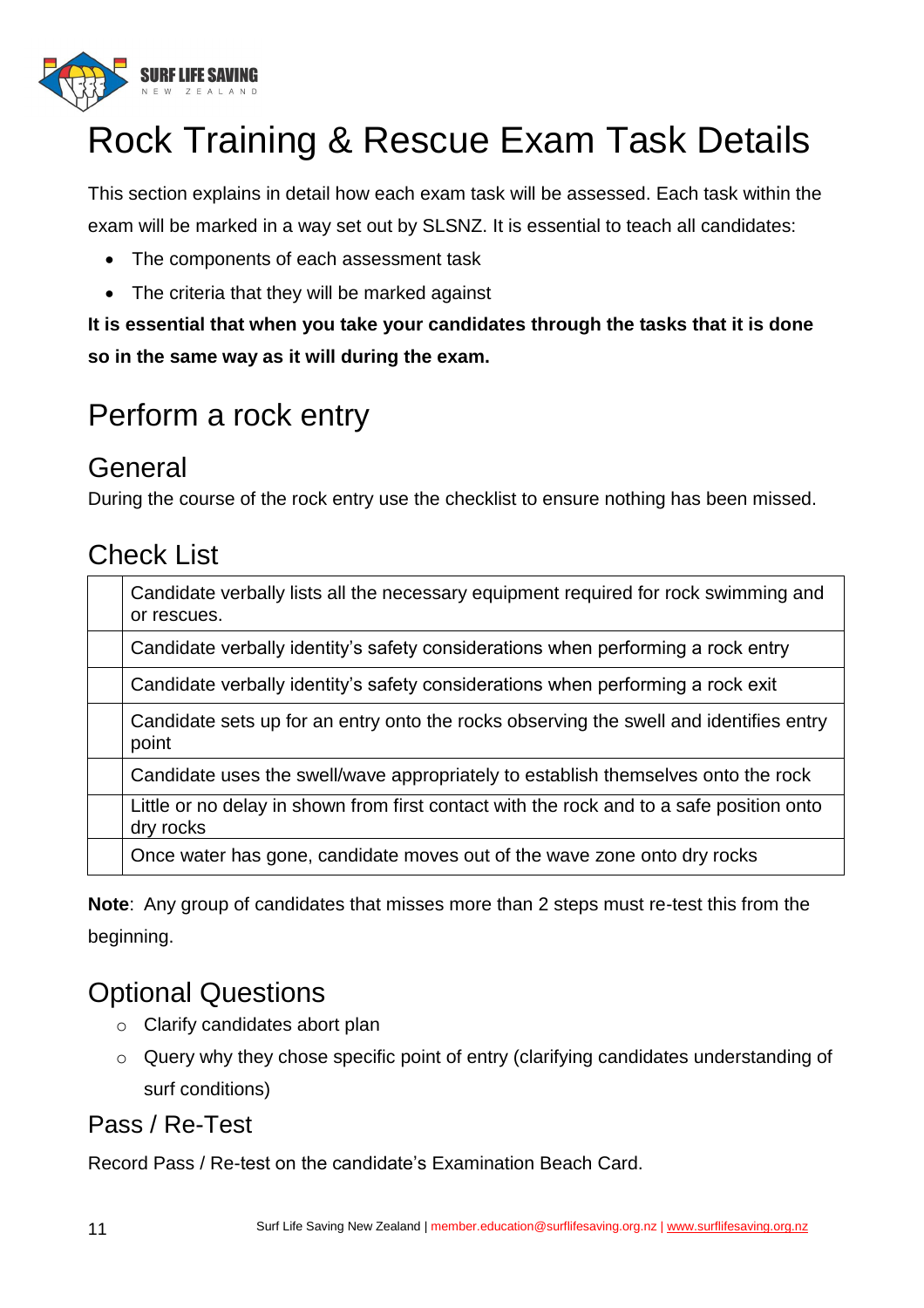

### Perform a rock exit

#### **General**

During the course of the rock exit use the checklist to ensure nothing has been missed.

#### Check List

| All equipment is ready and checked before exit is performed by candidate. (Short<br>tying tube optional).                                                      |
|----------------------------------------------------------------------------------------------------------------------------------------------------------------|
| Candidate exits rock on to the crest of the retreating wave (at its highest point), or<br>when the surrounding water is high.                                  |
| Candidate lands on top of the wave/swell with their head and chest held high and<br>rescue tube held out in from, under their arms to support the shallow dive |
| Candidate swim away quickly after exit into the water and give the OK signal                                                                                   |
| Candidate demonstrates a feet first entry into the water holding their tube out in front                                                                       |

**Note**: Any group of candidates that misses more than 2 steps must re-test this from the beginning.

#### Optional Questions

o Query why they chose specific point of exit

### Pass / Re-Test

Record Pass / Re-test on the candidate's Examination Beach Card.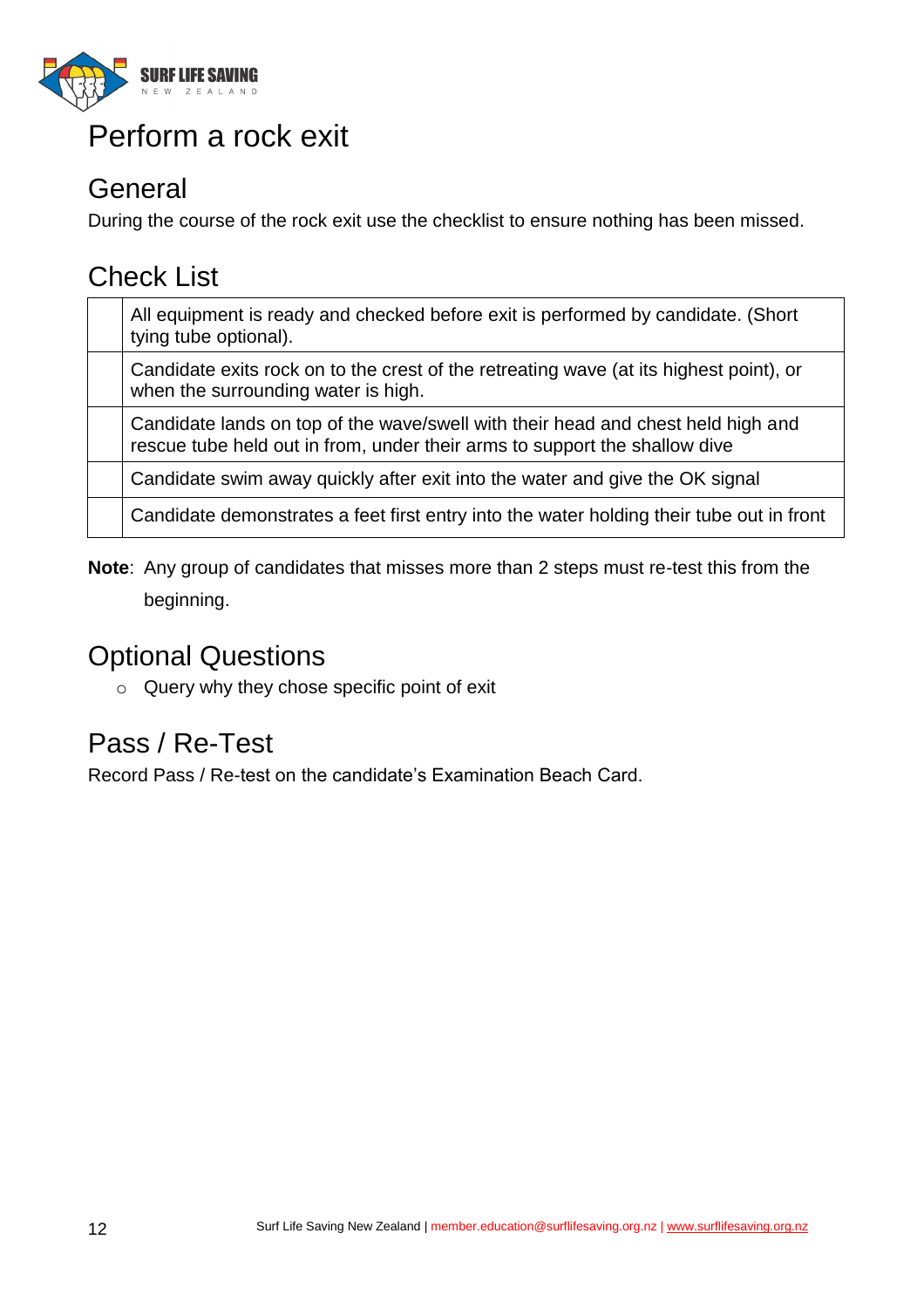

### Perform a conscious patient rescue

#### **General**

During the course of the rock exit use the checklist to ensure nothing has been missed.

Candidate must have passed the rock entry and rock exit sections to attempt this segment.

### Check List

| Candidate safely approaches patient on the rocks and clearly explains what is about<br>to happen and reassures patient.       |
|-------------------------------------------------------------------------------------------------------------------------------|
| Candidate selects the safest exit point with the least amount of risk to the patient and<br>themselves.                       |
| Candidate clips patient into the rescue tube, and guides patient to rock exit point<br>when safe.                             |
| Rock exit is executed in a timely manner onto the crest of the wave or when the<br>surrounding water is at its highest point. |
| After completing rock exit with patient, OK signal is demonstrated to show safe<br>completion.                                |

**Note**: Any group of candidates that misses more than 2 steps must re-test this from the beginning.

### Optional Questions

o Check with patient regarding how they felt during the rescue

#### Pass / Re-Test

Record Pass / Re-test on the candidate's Examination Beach Card.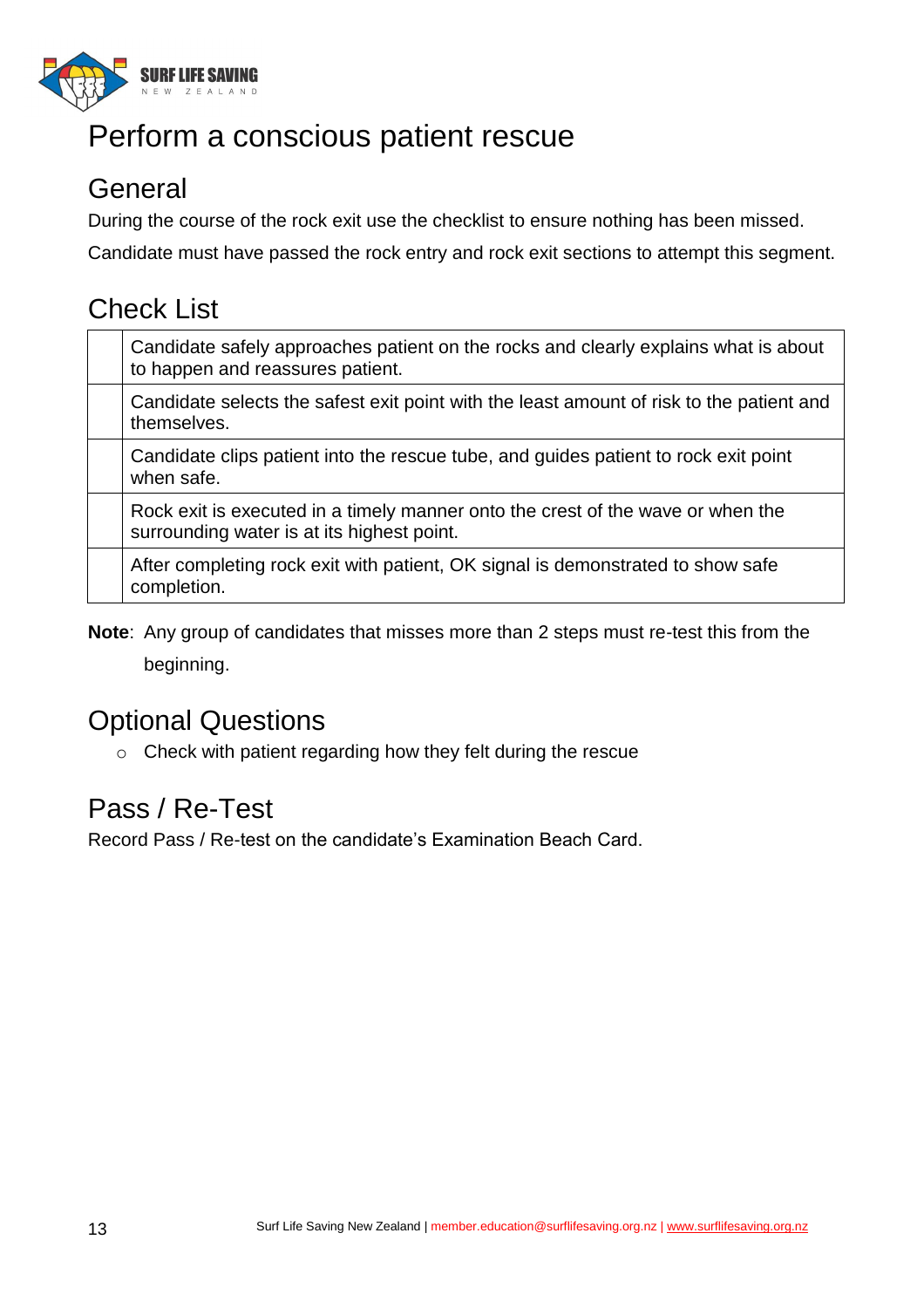

### Lesson Plans

The following lesson plans are a guide for training Lifeguards up to complete the rock navigation module. From time to time you may need to cut lesson plans in half or change the structure to accommodate surf conditions. It is essential that the checklists are used where appropriate to ensure candidates are learning each task as they would need to complete it at the examination.

Candidates may need to complete more time around rocks for practice than is accounted for in the lesson plans. Include extra training sessions when necessary to increase their hours to a level you are comfortable with.

The lessons assume the candidates have no rock navigation experience whatsoever.

| Lesson       | <b>Contents</b>                                                                                                                                                                                                                                                                                                                             |                  |
|--------------|---------------------------------------------------------------------------------------------------------------------------------------------------------------------------------------------------------------------------------------------------------------------------------------------------------------------------------------------|------------------|
|              | <b>Lesson Topic/s and Learning Outcomes</b>                                                                                                                                                                                                                                                                                                 |                  |
| 1            | Introduction<br>$\bullet$<br>o Identify learning outcomes and tasks to complete the Rock Module<br>○ Describe risk assessment<br><b>Rock Training &amp; Rescue Theory Session</b><br>$\bullet$<br>$\circ$ Safety preparation<br>$\circ$ Equipment<br>$\circ$ Rock Entries<br>$\circ$ Rock Exits<br>○ Risk Management<br>○ Contingency Plans | 1 <sub>hr</sub>  |
| $\mathbf{2}$ | <b>Rock Entry and Exit Practical</b><br>$\bullet$<br>○ Demonstrate water exit onto rocks in a surf environment<br>o Demonstrate water entry from rocks in a surf environment                                                                                                                                                                | <b>40 min</b>    |
| 3            | <b>Conscious Patient Rescue Theory</b><br>$\bullet$<br>$\circ$ Identify how to perform a simple conscious patient rescue with a rescue tube<br><b>Conscious Patient Rescue Practical</b><br>$\bullet$<br>o Perform a conscious patient rescue from rocks into the water                                                                     | $40$ min         |
| 4            | <b>Rock Training &amp; Rescue Examination Practice</b>                                                                                                                                                                                                                                                                                      | $30 \text{ min}$ |

#### **Lesson Information Table**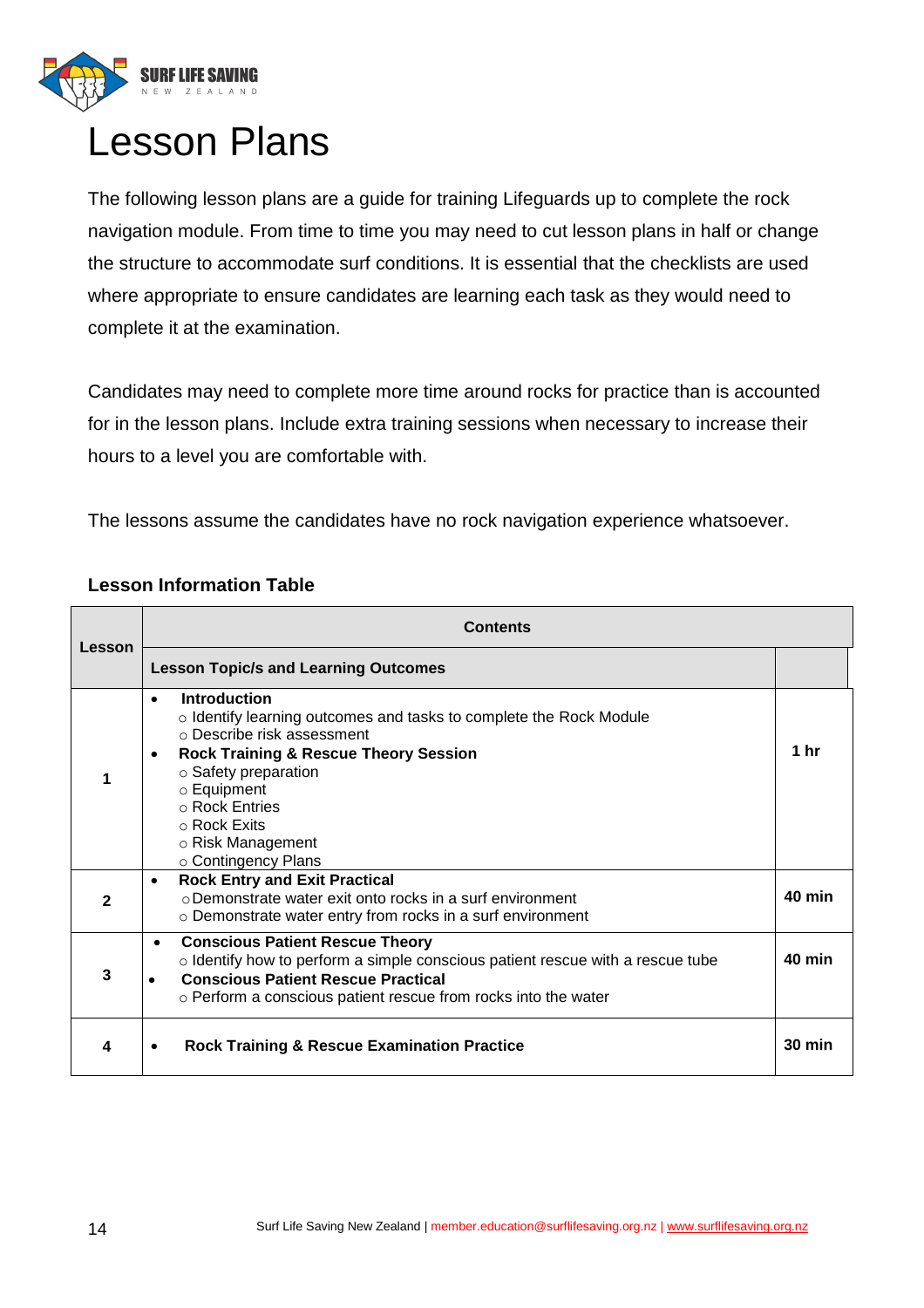

| Lesson Plan 1 – Rock Training & Rescue Theory |  |  |
|-----------------------------------------------|--|--|
|-----------------------------------------------|--|--|

#### **At the conclusion of this Topic candidates will be able to:**

- **1.** Identify learning outcomes and tasks to complete the Rock Navigation Module
- **2.** Describe relevant safety considerations around rocks and risk management
- **3.** Identify how to safety enter and exit rocks while swimming

#### **Key Resources:**

- Well lit, clean and well-ventilated working environment
- <sup>o</sup> SLSNZ Rock Navigation PowerPoint
- SLSNZ Rock Navigation RAMS forms

#### **Key tasks before/after the lesson:**

- <sup>o</sup> Set up room or other venue appropriately
- Ensure all resources are set out and available to each participant
- ° Introductions (if required)
- Conduct session include skills/tasks Discuss plans for next session

|                   | <u>Listuss pidris iui fiexi sessiuri</u>                                                                       |                                       |  |
|-------------------|----------------------------------------------------------------------------------------------------------------|---------------------------------------|--|
| <b>Duration</b>   | <b>Activity</b>                                                                                                | <b>Additional</b><br><b>Resources</b> |  |
| 10 <sub>min</sub> | Discuss safety requirements when navigating rocks                                                              |                                       |  |
|                   | <b>DISCUSS</b> safety points to consider when navigating rocks<br>$\circ$                                      |                                       |  |
|                   | Equipment needed: Helmet, Full body wet suit, Swim                                                             |                                       |  |
|                   | fins, Rescue tube, IRB, (optional: wet suit booties)                                                           |                                       |  |
|                   | <b>Environmental conditions</b>                                                                                |                                       |  |
| 10 <sub>min</sub> | <b>Risk Managment</b>                                                                                          |                                       |  |
|                   | <b>DISCUSS</b> how to fill in form when deciding if it is safe to<br>$\circ$                                   |                                       |  |
|                   | work around rocks                                                                                              |                                       |  |
|                   | PERFORM filling out the form with the candidates to<br>$\circ$                                                 |                                       |  |
|                   | determine risk for current environment                                                                         |                                       |  |
| 20min             | <b>Rock Entry</b>                                                                                              |                                       |  |
|                   | <b>DISCUSS</b> potential entry points to the rocks – discuss<br>$\circ$                                        |                                       |  |
|                   | benefits and disadvantages of examples on PowerPoint                                                           |                                       |  |
|                   | <b>DISCUSS</b> how to perform a rock entry $-$ using the<br>$\circ$                                            |                                       |  |
|                   | PowerPoint photos work through process of approaching                                                          |                                       |  |
|                   | and moving from the water to rocks                                                                             |                                       |  |
|                   | 1. Before approaching rocks, wait for at least one full set                                                    |                                       |  |
|                   | 2. Take your time to identify a wash zone, point of entry                                                      |                                       |  |
|                   | and point of exit                                                                                              |                                       |  |
|                   | 3. Check all equipment is ready                                                                                |                                       |  |
|                   | 4. Have an abort plan if things go wrong                                                                       |                                       |  |
|                   | 5. Approach just behind the biggest wave in the set, allow                                                     |                                       |  |
|                   | the wave to wash you up as high as it can                                                                      |                                       |  |
|                   | 6. Once the wave starts to retreat, grab onto hand holds in<br>the rock and fix your fins into foot positions. |                                       |  |
|                   | 7. If unsure – push off and swim away as soon as you can.                                                      |                                       |  |
|                   | 8. As soon as the water has gone, move out of the wave                                                         |                                       |  |
|                   | zone onto dry rocks                                                                                            |                                       |  |
|                   | <b>Important Points:</b>                                                                                       |                                       |  |
|                   | Awareness – safety entry point, good hand and foot                                                             |                                       |  |
|                   | positions                                                                                                      |                                       |  |
|                   | Preparedness - all gear and equipment ready before                                                             |                                       |  |
|                   | danger area                                                                                                    |                                       |  |
|                   | Non-Hesitation – commitment to the entry onto the rock                                                         |                                       |  |
|                   |                                                                                                                |                                       |  |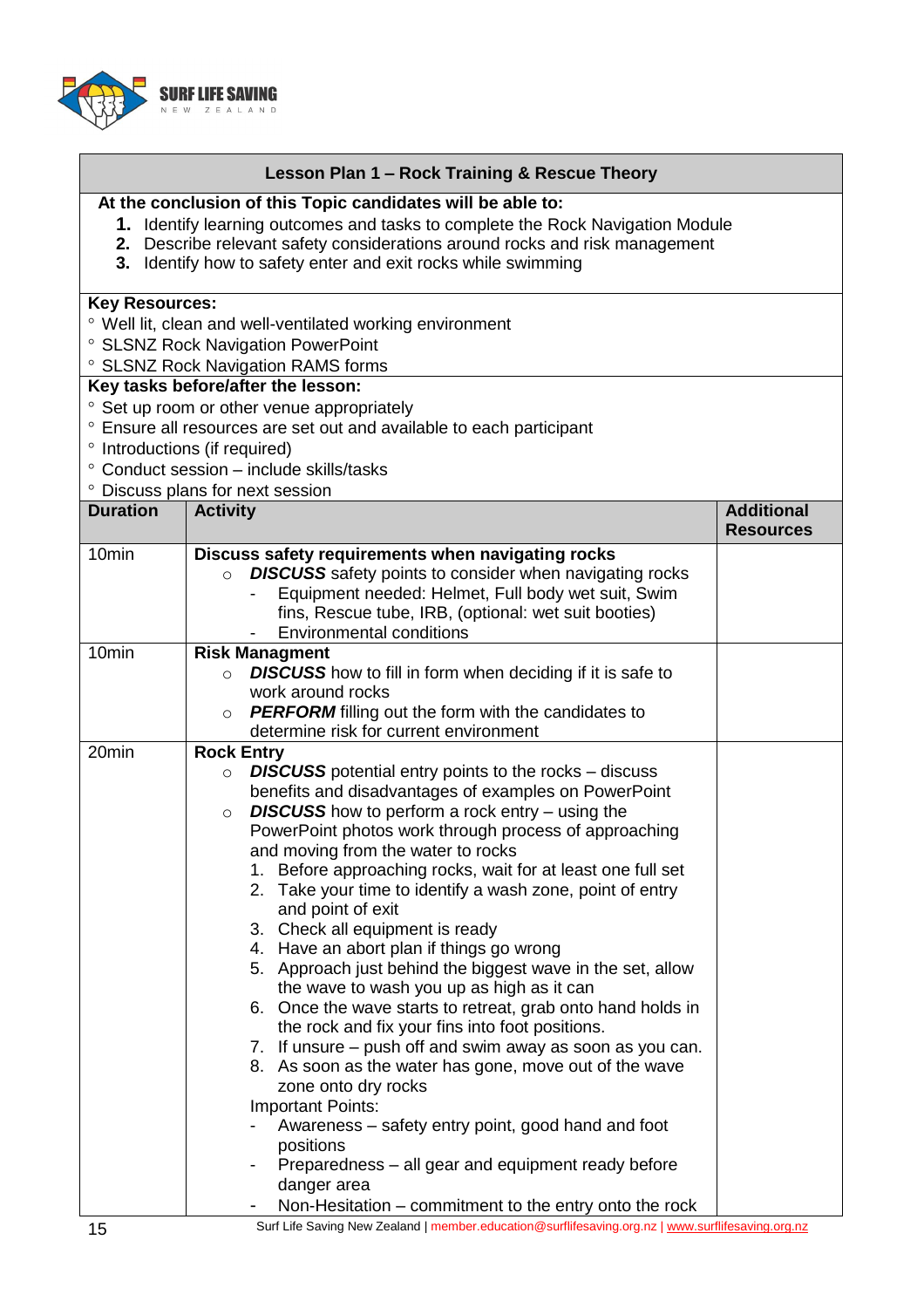

| 20min                    | <b>Rock Exit</b><br><b>DISCUSS</b> potential exit points to the water – discuss<br>$\circ$<br>benefits and disadvantages of examples on PowerPoint<br><b>DISCUSS</b> how to perform a rock exit – using the power<br>$\circ$<br>point photos work through process of approaching and<br>moving from the rocks to the water<br>1. Before exiting wait for at least 1 full set<br>2. Take time to identify a good point of exit<br>3. Check all your equipment is ready<br>4. Exit the rock onto the crest of the retreating wave (when it is<br>at its highest point)<br>5. Avoid exiting through partially submerged rocks (this is<br>dangerous)<br>6. Jumping safety either vertical with fins first into the water, or<br>with a shallow dive on top of your tube<br>7. Use your tube as a safety buffer in front of you when you<br>can<br><b>Important Points</b><br>Awareness – safe water depth, safe exit point<br>Preparedness – gear and equipment ready before entering<br>danger area<br>Non-Hesitation - commitment to the jump, tube rope not<br>hooked or snagged<br>Jump Safe – shallow water dive or heels first with fins on |        |
|--------------------------|------------------------------------------------------------------------------------------------------------------------------------------------------------------------------------------------------------------------------------------------------------------------------------------------------------------------------------------------------------------------------------------------------------------------------------------------------------------------------------------------------------------------------------------------------------------------------------------------------------------------------------------------------------------------------------------------------------------------------------------------------------------------------------------------------------------------------------------------------------------------------------------------------------------------------------------------------------------------------------------------------------------------------------------------------------------------------------------------------------------------------------------------|--------|
| <b>Nominal Duration:</b> |                                                                                                                                                                                                                                                                                                                                                                                                                                                                                                                                                                                                                                                                                                                                                                                                                                                                                                                                                                                                                                                                                                                                                | 1 hour |
|                          |                                                                                                                                                                                                                                                                                                                                                                                                                                                                                                                                                                                                                                                                                                                                                                                                                                                                                                                                                                                                                                                                                                                                                |        |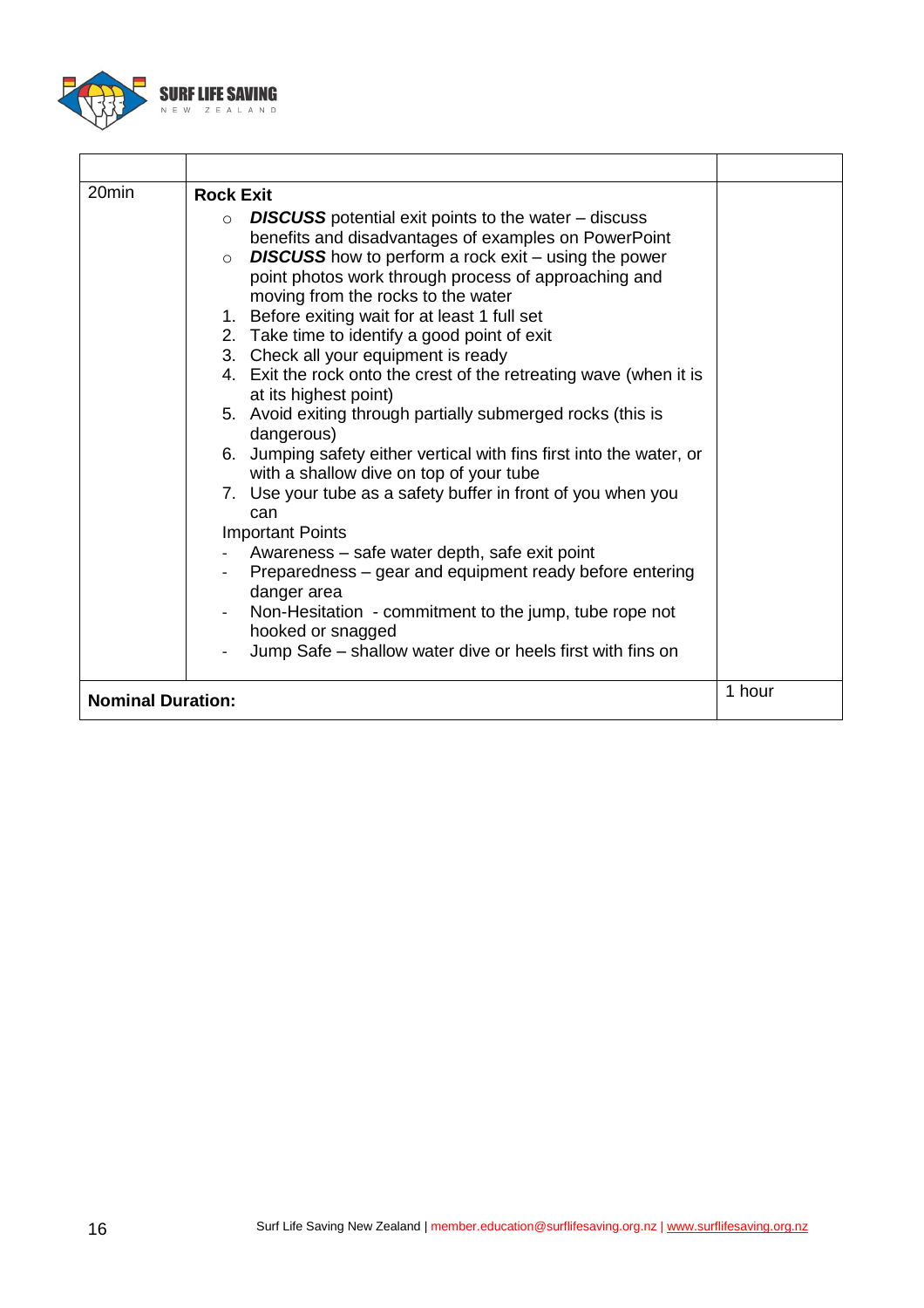

| Lesson Plan 2 - Rock Training & Rescue Practical                                                                                                    |                                                                                       |  |  |  |  |  |  |  |
|-----------------------------------------------------------------------------------------------------------------------------------------------------|---------------------------------------------------------------------------------------|--|--|--|--|--|--|--|
| At the conclusion of this Topic candidates will be able to:                                                                                         |                                                                                       |  |  |  |  |  |  |  |
| o Demonstrate water exit onto rocks in a surf environment                                                                                           |                                                                                       |  |  |  |  |  |  |  |
| o Demonstrate water entry from rocks in a surf environment                                                                                          |                                                                                       |  |  |  |  |  |  |  |
| <b>Key Resources:</b>                                                                                                                               |                                                                                       |  |  |  |  |  |  |  |
| <sup>o</sup> Safety IRB with qualified driver and crew<br><sup>o</sup> Surf environment with appropriate area to enter and exit the water onto rock |                                                                                       |  |  |  |  |  |  |  |
| <sup>o</sup> Each lifeguard requires helmet, full wetsuit, tube and fins                                                                            |                                                                                       |  |  |  |  |  |  |  |
| ° Water Safety Lifeguard Ratios of 5:1                                                                                                              |                                                                                       |  |  |  |  |  |  |  |
| Key tasks before the lesson:                                                                                                                        |                                                                                       |  |  |  |  |  |  |  |
| ° RAMS form                                                                                                                                         |                                                                                       |  |  |  |  |  |  |  |
|                                                                                                                                                     | • Ensure all resources are set out and available to each participant                  |  |  |  |  |  |  |  |
|                                                                                                                                                     | ° Conduct session - include skills/tasks                                              |  |  |  |  |  |  |  |
|                                                                                                                                                     | ° Discuss plans for next session                                                      |  |  |  |  |  |  |  |
| <b>Duration</b>                                                                                                                                     | <b>Activity</b>                                                                       |  |  |  |  |  |  |  |
| 5min                                                                                                                                                | <b>REVISE</b> key components of the theory session                                    |  |  |  |  |  |  |  |
|                                                                                                                                                     | Ensure all candidates are confident before proceeding to the rock location<br>$\circ$ |  |  |  |  |  |  |  |
| 35min                                                                                                                                               | <b>Rock Entry Skills</b>                                                              |  |  |  |  |  |  |  |
|                                                                                                                                                     | <b>DISCUSS</b> options of good/bad entry points before approaching rocks<br>$\circ$   |  |  |  |  |  |  |  |
|                                                                                                                                                     | <b>DISCUSS</b> abort plan for when approaching the rocks<br>$\circ$                   |  |  |  |  |  |  |  |
|                                                                                                                                                     | <b>DEMONSTRATE</b> a correct rock entry<br>$\circ$                                    |  |  |  |  |  |  |  |
|                                                                                                                                                     | One instructor to remain on the rock and one in the water to assist                   |  |  |  |  |  |  |  |
|                                                                                                                                                     | candidates                                                                            |  |  |  |  |  |  |  |
|                                                                                                                                                     | Candidates <b>PRACTICE</b> rock entries in various locations<br>O                     |  |  |  |  |  |  |  |
| 35min                                                                                                                                               | <b>Rock Exit Skills</b>                                                               |  |  |  |  |  |  |  |
|                                                                                                                                                     | <b>DISCUSS</b> options of good/bad exit points before approaching rocks<br>$\circ$    |  |  |  |  |  |  |  |
|                                                                                                                                                     | <b>DISCUSS</b> abort plan for when approaching the rocks<br>$\circ$                   |  |  |  |  |  |  |  |
|                                                                                                                                                     | <b>DEMONSTRATE</b> a correct rock exit<br>$\circ$                                     |  |  |  |  |  |  |  |
|                                                                                                                                                     | One instructor to remain on the rock and one in the water to assist                   |  |  |  |  |  |  |  |
|                                                                                                                                                     | candidates                                                                            |  |  |  |  |  |  |  |
|                                                                                                                                                     | Candidates PRACTICE rock exits in various locations                                   |  |  |  |  |  |  |  |
| 5min                                                                                                                                                | <b>Debrief</b>                                                                        |  |  |  |  |  |  |  |
|                                                                                                                                                     | Once back on the beach <b>DISCUSS</b> what went well/not so well<br>$\circ$           |  |  |  |  |  |  |  |
|                                                                                                                                                     | Assess how confident candidates are feeling (more time on the rocks may<br>$\circ$    |  |  |  |  |  |  |  |
|                                                                                                                                                     | be needed than indicated)                                                             |  |  |  |  |  |  |  |
| <b>Nominal Duration:</b><br>1 hr, 20min                                                                                                             |                                                                                       |  |  |  |  |  |  |  |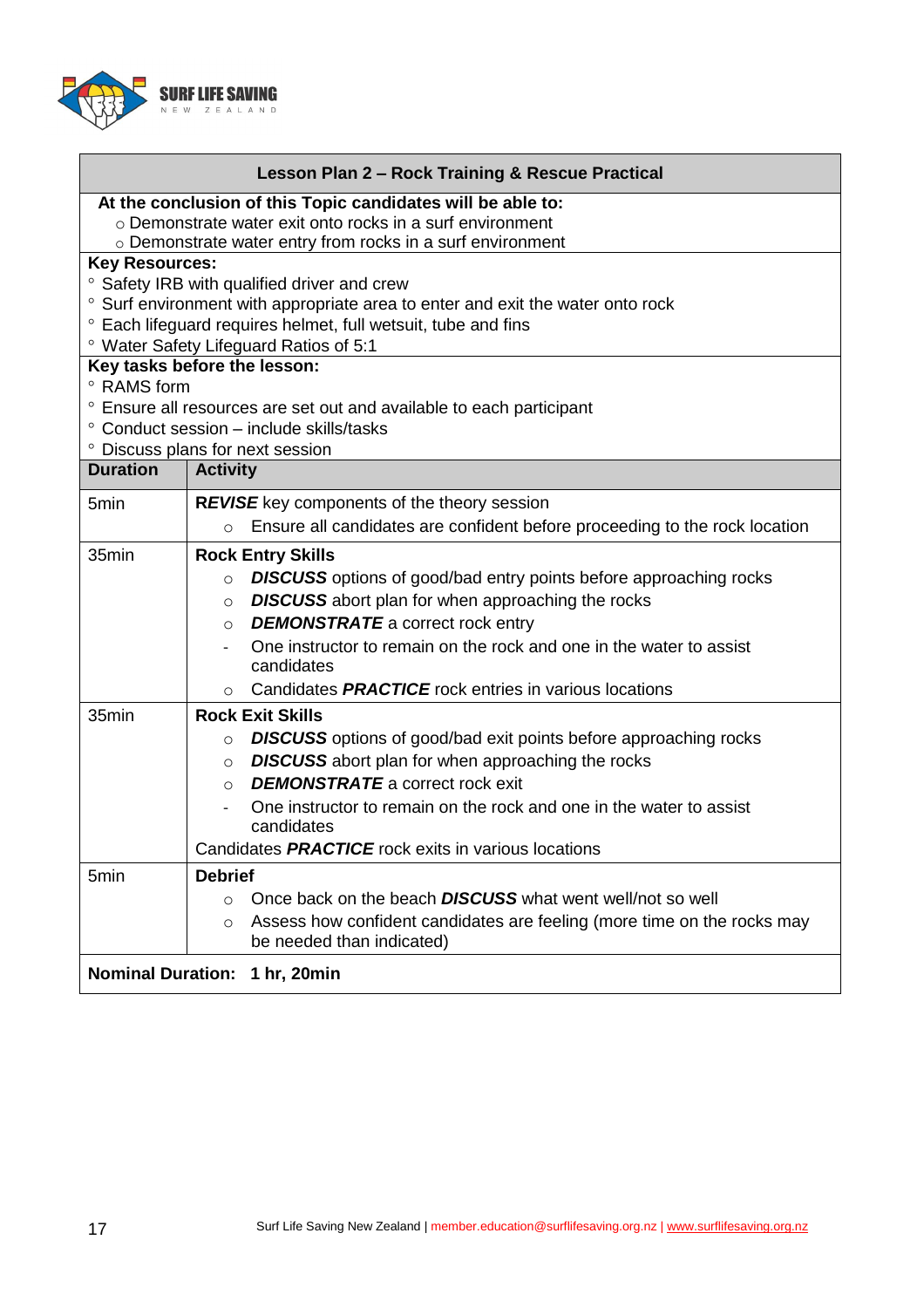

Г

| Lesson Plan 3 - Conscious Patient Rescue Theory & Practical                                                                   |                                                                                        |                   |  |  |  |  |  |  |
|-------------------------------------------------------------------------------------------------------------------------------|----------------------------------------------------------------------------------------|-------------------|--|--|--|--|--|--|
| At the conclusion of this Topic candidates will be able to:<br>o Perform a conscious patient rescue from rocks into the water |                                                                                        |                   |  |  |  |  |  |  |
| <b>Key Resources:</b>                                                                                                         |                                                                                        |                   |  |  |  |  |  |  |
| ° IRB with qualified driver and crew                                                                                          |                                                                                        |                   |  |  |  |  |  |  |
| ° Surf environment with appropriate area to enter and exit the water onto rock                                                |                                                                                        |                   |  |  |  |  |  |  |
| ° Each lifeguard requires helmet, full wetsuit, tube and fins                                                                 |                                                                                        |                   |  |  |  |  |  |  |
| ° Water Safety Lifeguard Ratios of 5:1                                                                                        |                                                                                        |                   |  |  |  |  |  |  |
| Key tasks before the lesson:<br>° RAMS form                                                                                   |                                                                                        |                   |  |  |  |  |  |  |
|                                                                                                                               | ° Ensure all resources are set out and available to each participant                   |                   |  |  |  |  |  |  |
| ° Conduct session - include skills/tasks                                                                                      |                                                                                        |                   |  |  |  |  |  |  |
|                                                                                                                               | ° Discuss plans for next session                                                       |                   |  |  |  |  |  |  |
| <b>Duration</b>                                                                                                               | <b>Activity</b>                                                                        | <b>Additional</b> |  |  |  |  |  |  |
|                                                                                                                               |                                                                                        | <b>Resources</b>  |  |  |  |  |  |  |
| 15 <sub>min</sub>                                                                                                             | <b>Simple Conscious Patient Rescue</b>                                                 |                   |  |  |  |  |  |  |
|                                                                                                                               | <b>DISCUSS</b> these three questions<br>$\circ$<br>1. How will the patient be feeling? |                   |  |  |  |  |  |  |
|                                                                                                                               | 2. Will the patient want to get back in the water?                                     |                   |  |  |  |  |  |  |
|                                                                                                                               | 3. How, as a lifeguard, can you help the patient through                               |                   |  |  |  |  |  |  |
|                                                                                                                               | this situation?                                                                        |                   |  |  |  |  |  |  |
|                                                                                                                               | <b>DISCUSS</b> process of assisting patient from rocks to water<br>$\circ$             |                   |  |  |  |  |  |  |
|                                                                                                                               | <b>SHOW</b> video/images of conscious patient rescue from rocks<br>$\Omega$            |                   |  |  |  |  |  |  |
|                                                                                                                               | into water                                                                             |                   |  |  |  |  |  |  |
|                                                                                                                               |                                                                                        |                   |  |  |  |  |  |  |
| 15min                                                                                                                         | <b>Practical Patient Rescue</b>                                                        |                   |  |  |  |  |  |  |
|                                                                                                                               | <b>DISCUSS</b> options of good/bad exit points before<br>$\circ$                       |                   |  |  |  |  |  |  |
|                                                                                                                               | approaching rocks to retrieve patient                                                  |                   |  |  |  |  |  |  |
|                                                                                                                               | <b>DISCUSS</b> abort plan for when approaching the rocks<br>$\circ$                    |                   |  |  |  |  |  |  |
|                                                                                                                               | <b>DEMONSTRATE</b> a correct rock exit with a patient<br>$\circ$                       |                   |  |  |  |  |  |  |
|                                                                                                                               | One instructor to remain on the rock and one in the water to                           |                   |  |  |  |  |  |  |
|                                                                                                                               | assist candidates                                                                      |                   |  |  |  |  |  |  |
|                                                                                                                               |                                                                                        |                   |  |  |  |  |  |  |
| <b>Nominal Duration: 30min</b>                                                                                                |                                                                                        |                   |  |  |  |  |  |  |

٦